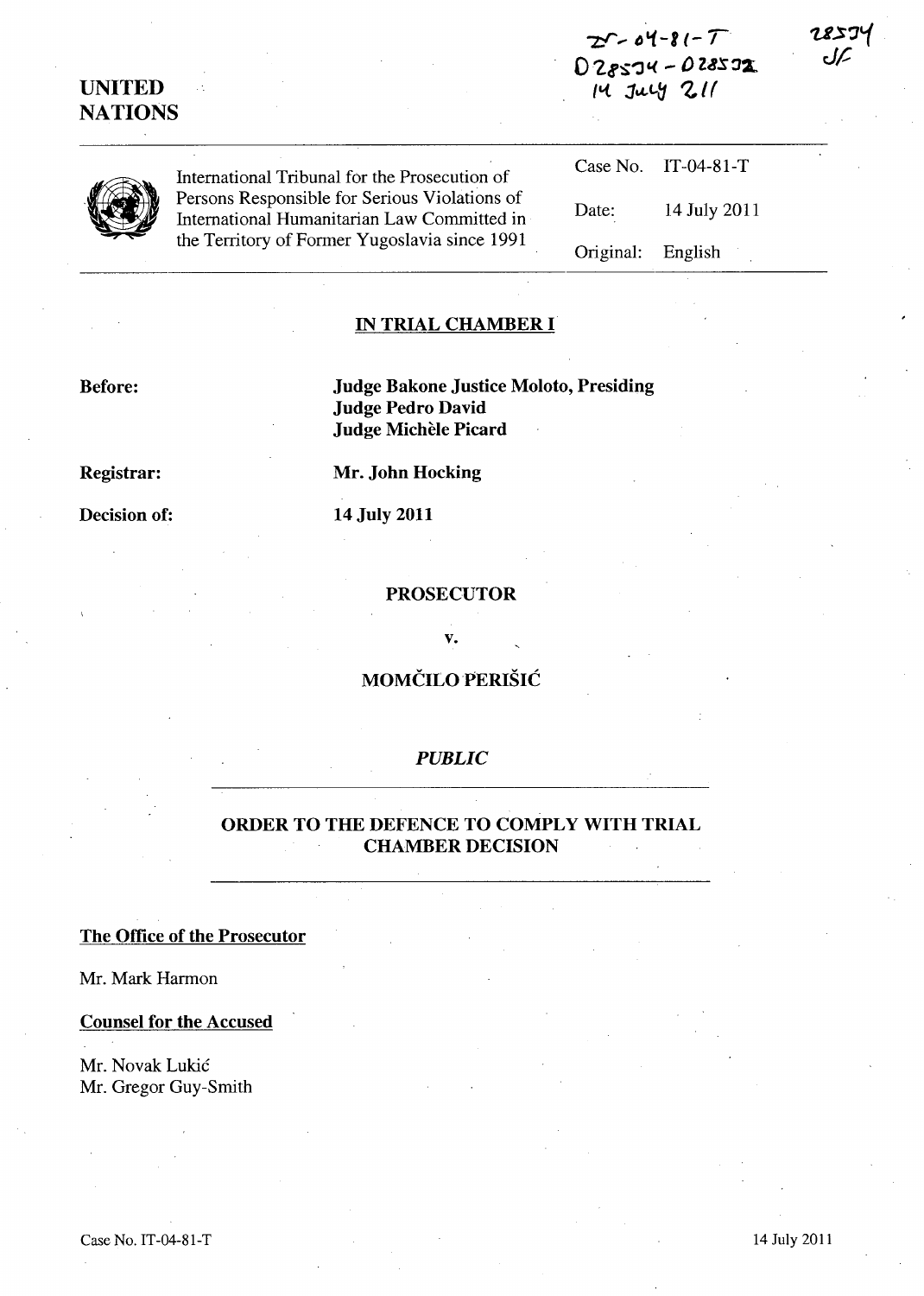**TRIAL CHAMBER I** ("Trial Chamber") of the International Tribunal for the Prosecution of Persons Responsible for Serious Violations of International Humanitarian Law Committed in the Territory of the former Yugoslavia since 1991 ("Tribunal");

**BEING SEISED** of the "Motion by Radovan Karadžič(sic) for Release of Confidential Materials in the Perisic Case", filed publicly on 31 May 2011 ("Motion"); wherein Karadzic requests that all confidential *inter partes* defence exhibits and defence filings in the Perisic case be disclosed to him· forthwith, in keeping with this Trial Chamber's decision of 26 May 2009;

**RECALLING** that in its 26 May 2009 Decision, the Trial Chamber ordered "the Prosecution and Defence, on im ongoing basis, to identify for the Registry" certain *inter partes* material for disclosure to Karadžić; $^{2}$ 

**NOTING** that the Defence has not complied with the 26 May 2009 Decision;<sup>3</sup>

**NOTING** that the Defence has not replied to the Motion;

**NOTING** that the trial proceedings in the Perišic case ended on 31 March 2011;<sup>4</sup>

**PURSUANT** to Rules 54, 70 and 75 of the Rules;

**HEREBY ORDERS** the Defence to comply with the 26 May 2009 Decision and inform the Trial Chamber of its progress', by Friday 5 August 2011 and on a monthly basis thereafter.

1 Motion, para. 4; Decision on Motion by Radovan Karadzic for Access to Confidential Material in the Perisic Case, 26 May 2009 ("26 May 2009 Decision").

 $2^2$  26 May 2009 Decision, p. 8.

<sup>3</sup> Motion, para. 3.

 $4$  T. 14937.